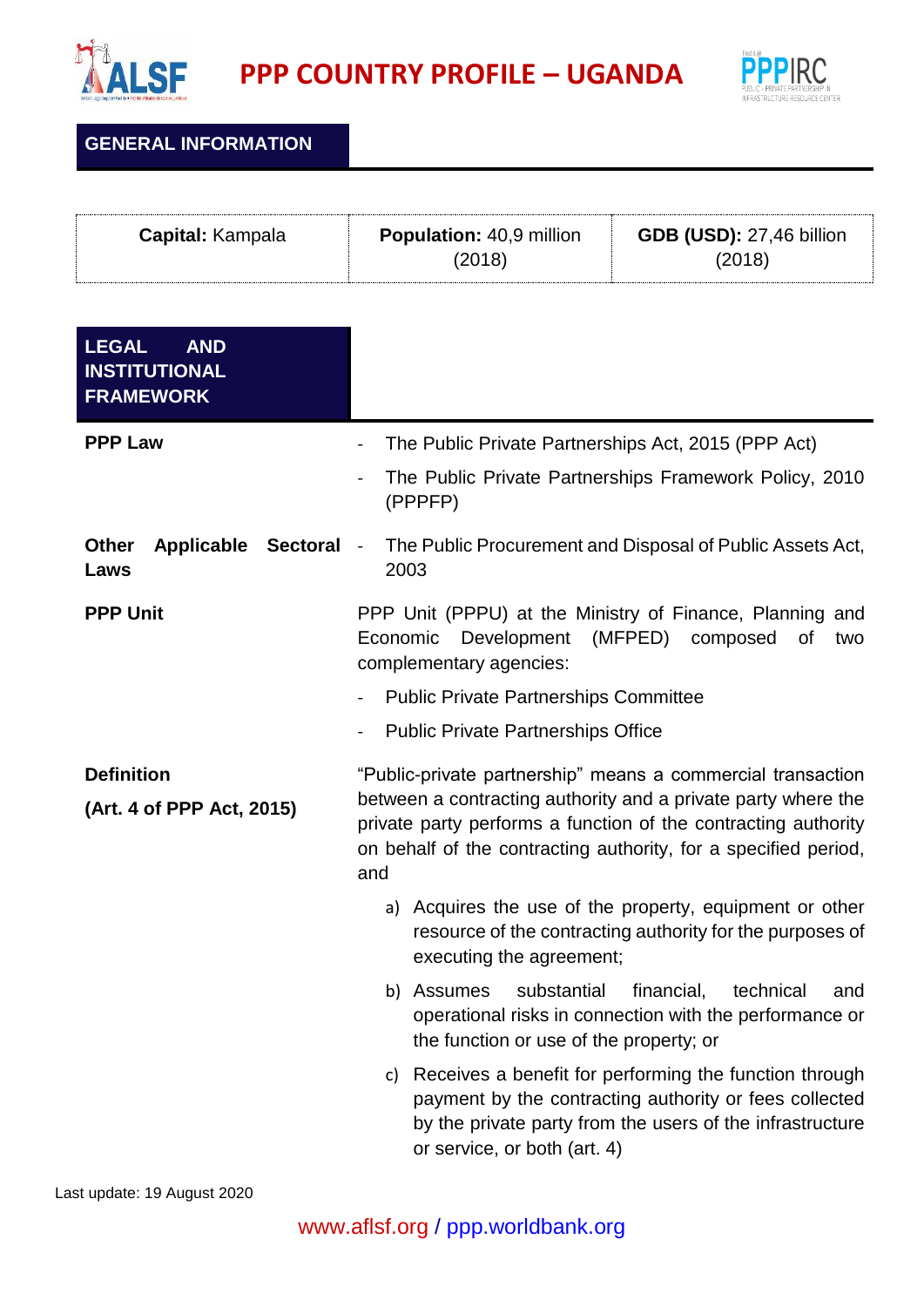



| <b>General Principles</b>                                                                                                     | Principles of value for money, transparency, protection and                                                                                                                                                                                                                                                                                                               |  |
|-------------------------------------------------------------------------------------------------------------------------------|---------------------------------------------------------------------------------------------------------------------------------------------------------------------------------------------------------------------------------------------------------------------------------------------------------------------------------------------------------------------------|--|
| (Art. 3 of PPP Act, 2015)                                                                                                     | respect of the rights and interest of users, accountability of the<br>contracting authority, promotion of the participation of<br>Ugandans as private parties in PPP, protection of the<br>intellectual property of bidders at all stages of a project, and<br>stimulating growth and development through harnessing<br>private sector innovation and efficiency (art. 3) |  |
| Tendering and contracting<br>procedures / Choice of the<br>private partnership<br>(Art 31, 32, 33 and 34 of PPP<br>Act, 2015) | Open bidding (art. 31)<br>$\blacksquare$                                                                                                                                                                                                                                                                                                                                  |  |
|                                                                                                                               | Restricted bidding (art. 32)                                                                                                                                                                                                                                                                                                                                              |  |
|                                                                                                                               | Direct procurement (art. 33)                                                                                                                                                                                                                                                                                                                                              |  |
|                                                                                                                               | Unsolicited proposals are accepted under some conditions<br>$\overline{\phantom{0}}$<br>(art. 34)                                                                                                                                                                                                                                                                         |  |
| <b>Project Evaluation</b>                                                                                                     | Preliminary analysis of the project (art. 21) and feasibility                                                                                                                                                                                                                                                                                                             |  |
| (Art. 21 and 22 of PPP Act,<br>2015)                                                                                          | study (art. 22)                                                                                                                                                                                                                                                                                                                                                           |  |
| <b>Negotiation and Signature of</b> No provision in the PPP Act.<br><b>PPP Contracts</b>                                      |                                                                                                                                                                                                                                                                                                                                                                           |  |
| public partner                                                                                                                | <b>Rights and Obligations of the</b> - Obligations related to the selection of the private party (art.<br>31, 32 and 33)                                                                                                                                                                                                                                                  |  |
| Act, 2015)                                                                                                                    | (Art. 31, 32, 33 and 20 of PPP - Rights to approve the share transfer (art. 20 (2))                                                                                                                                                                                                                                                                                       |  |
| private partner                                                                                                               | <b>Rights and Obligations of the</b> - Obligations related to the Project company: establishment<br>(art. 20 (1))                                                                                                                                                                                                                                                         |  |
| (Art. 20 of PPP Act, 2015)                                                                                                    | Transfer of shares (art. 20 (2)<br>$\blacksquare$                                                                                                                                                                                                                                                                                                                         |  |
|                                                                                                                               | Performance (art. 20 (3 to 4))                                                                                                                                                                                                                                                                                                                                            |  |
|                                                                                                                               | Financial obligations (art. 20 (5))                                                                                                                                                                                                                                                                                                                                       |  |
|                                                                                                                               | Rights to obtain any permit or document required for PPP<br>project (art. 20 (6))                                                                                                                                                                                                                                                                                         |  |
| Applicable Law / Dispute                                                                                                      | No provision in the PPP Act.                                                                                                                                                                                                                                                                                                                                              |  |
| <b>Resolution</b>                                                                                                             | Mechanisms agreed upon by the parties in the PPP agreement                                                                                                                                                                                                                                                                                                                |  |
| (Art. 49 of PPP Act, 2015)                                                                                                    | or in accordance with the Arbitration and Conciliation Act (art.<br>49(1)                                                                                                                                                                                                                                                                                                 |  |